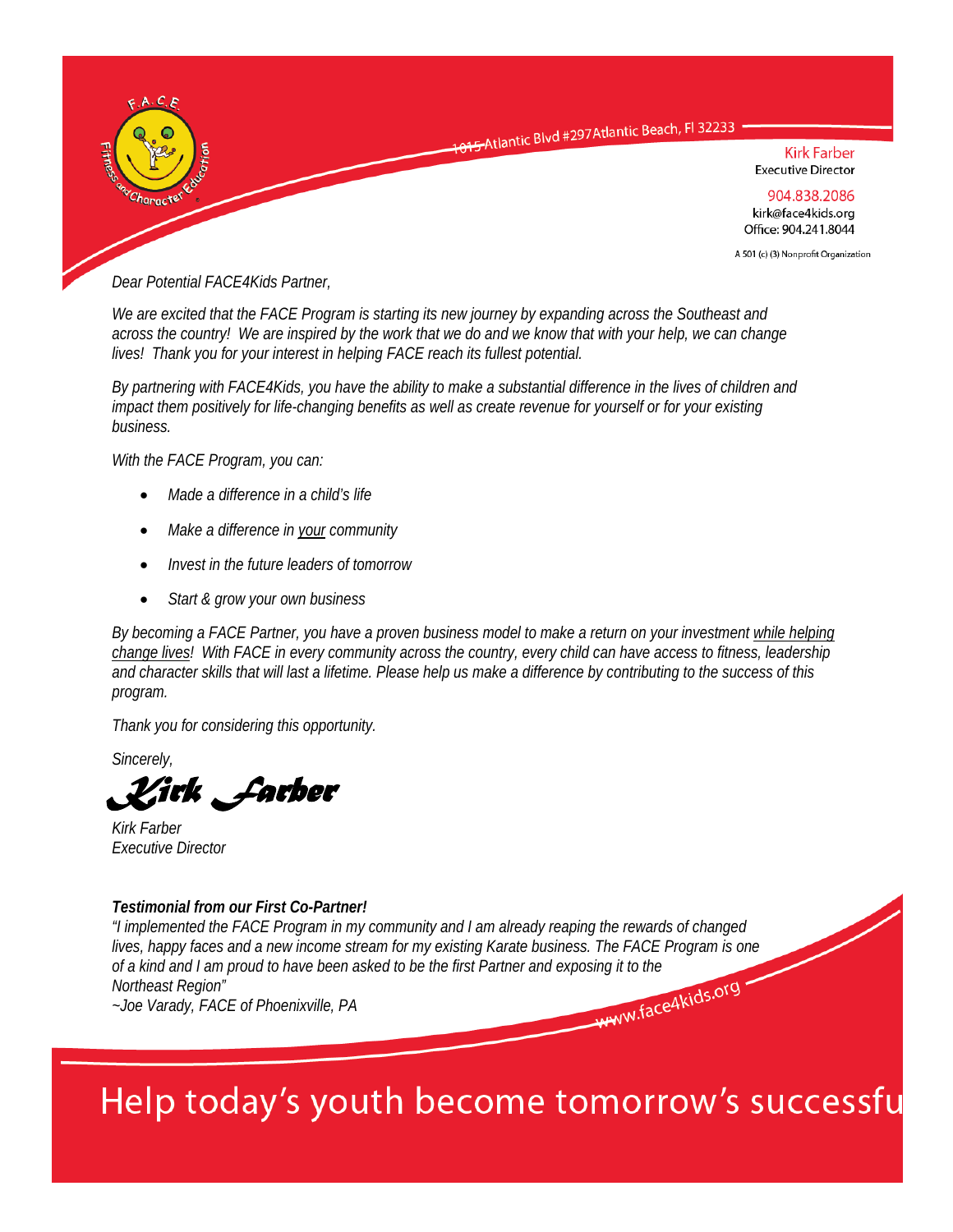

### **Have you ever wanted to make a positive difference in a child's life? Do you want to help break the cycle of negativity and be a positive role model for children in your community? The FACE Program can help.**

## **About the FACE Program**

Since its inception in 2003, the FACE program has reached and influenced more than 25,000 students building self-confidence, nurturing broken spirits, growing moral character, and instilling a non-defeatist attitude. With a focus on fitness, to help reduce obesity, the FACE program combines hand-eye coordination, physical fitness, and public speaking to build fitness, self-esteem, and character before it is too late.

FACE is a (multi) class/session consisting of:

- juggling (coordination of hands and eyes)
- jumping rope (timing of feet and body with cardio)
- fitness & coordination games (agility, animal games, etc.)
- martial arts (focus on proper technique, balance and discipline of movements)
- public speaking with character education themes

FACE has endless possibilities but is conducted primarily during:

- after school programs
- in-school programs
- camps during school breaks
- school assemblies
- birthday parties

Help today's youth become tomorrow's successfu

www.face4kids.org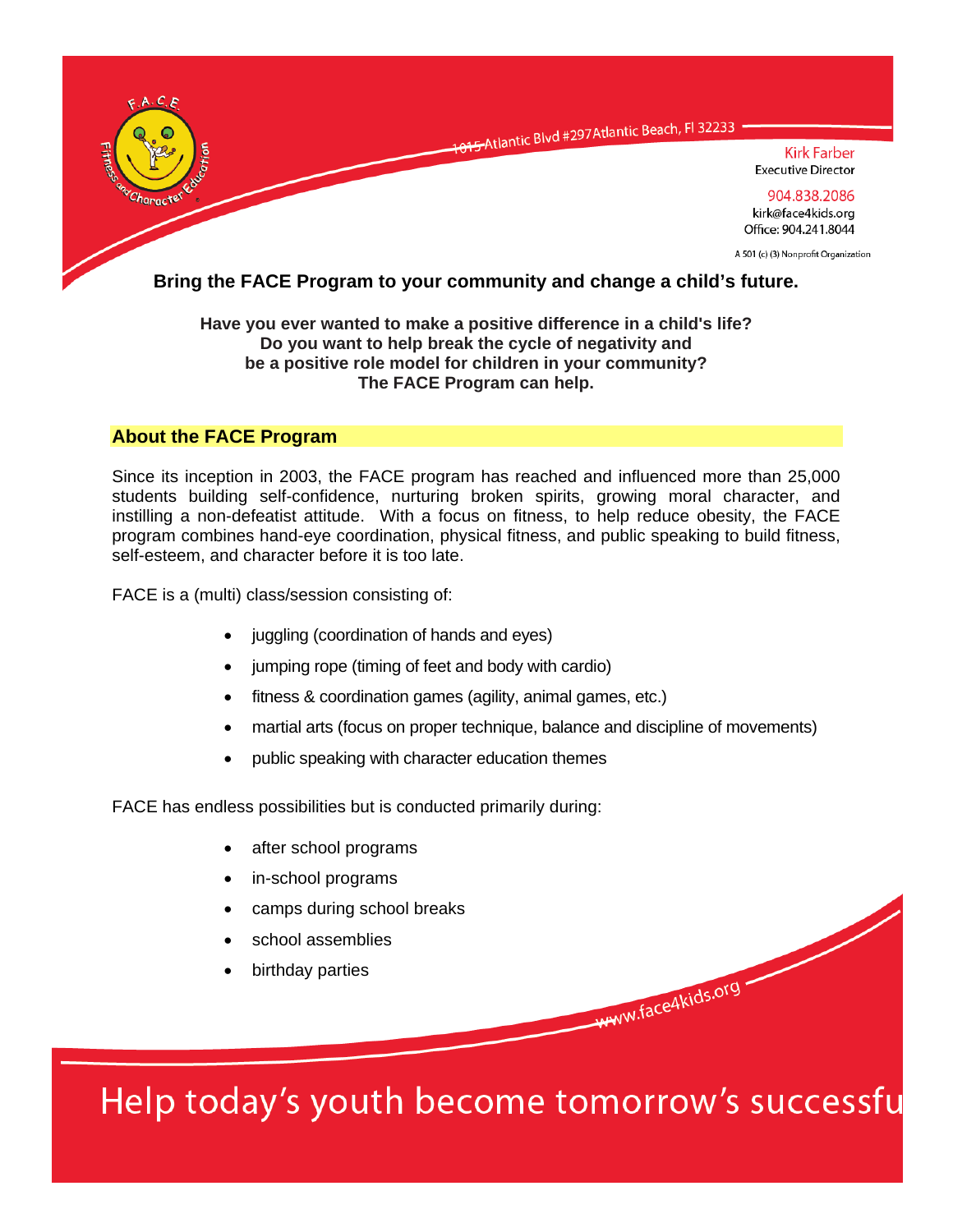

### **Goals of the FACE Program**

- To target elementary school aged children and positively enhance their character, fitness level and leadership qualities
- To increase self-esteem, self-confidence and manage aggression and disciplinary problems effectively (with exercise, mental stimulation, and accomplishment)
- To build a "community" one leader at a time by teaching confidence, self-esteem and respect
- To nurture a student's ability to achieve academically by growing areas of the child's character and confidence
- To help today's youth become tomorrow's successful leaders by introducing positive social interaction

### **Why We're Different**

The FACE Program is unique in that it not only increases physical fitness but also addresses and builds areas of the child's **character**, **self-esteem,** and **confidence**. Fitness training is essential, but character building is priceless and can leave an imprint that lasts a lifetime. With most students, they not only meet their own expectations but excel way beyond them!

FACE inspires values and qualities that other programs do not offer:

- Respect and courteousness
- **Public speaking & eye contact**
- **General friendliness**
- Openness to making new friends
- Understanding the importance of education and homework<br>
Developing & understanding physical fitness
- **Developing & understanding physical fitness**

# Help today's youth become tomorrow's successfu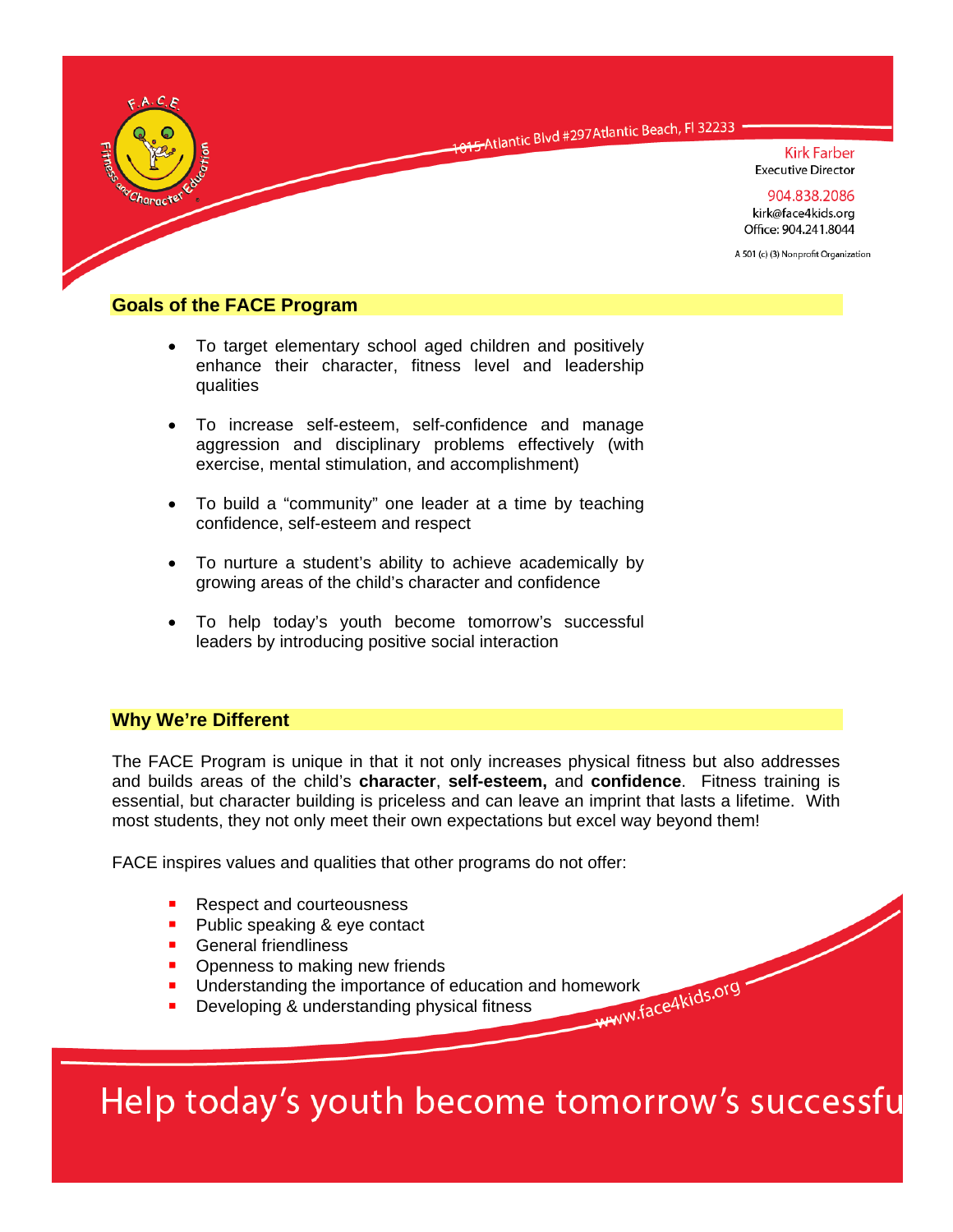

### **FACE4Kids Partners**

As we look to grow the FACE program nationwide, our focus is on getting FACE in every community to **grow every child**. As a FACE4Kids Partner, you will motivate children, primarily ages 7 to 11, build life skills through fun and dynamic physical games and character education vignettes. You will become a highly-trained facilitator to get kids moving, smiling and learning how to become great teammates and future leaders.

### **Why Partner with FACE?**

**Great business model** – FACE has impacted the lives of over 25,000 children to date in only one region of the country. It has huge potential to grow in every community. You can even grow several regions at the same time.

**Great add-on to your existing business** – FACE is a great addition to your existing business that involves teaching kids of all ages. It's a great additional revenue stream and enhances the services you already offer!

**Low Investment cost** - Since it is a service-based business, your initial investment is low. You travel directly to the children at their location, which means you don't need a retail location for your business. You can operate from your home or a small office rental.

**Rapidly growing demand** - The world keeps getting more competitive and parents want their children to have all the tools necessary to succeed. FACE services are specially designed to grow future leaders with character development as well as impact the children's health crisis.

**Superior business advantages** – FACE Inc. will supply you with all the innovative programs to grow the future leaders in your community. Our curriculum and training will help you run your business, streamline your operations and generate revenue. We will teach you how to promote, operate and build your business from the ground up.

Help today's youth become tomorrow's successfu

www.face4kids.org